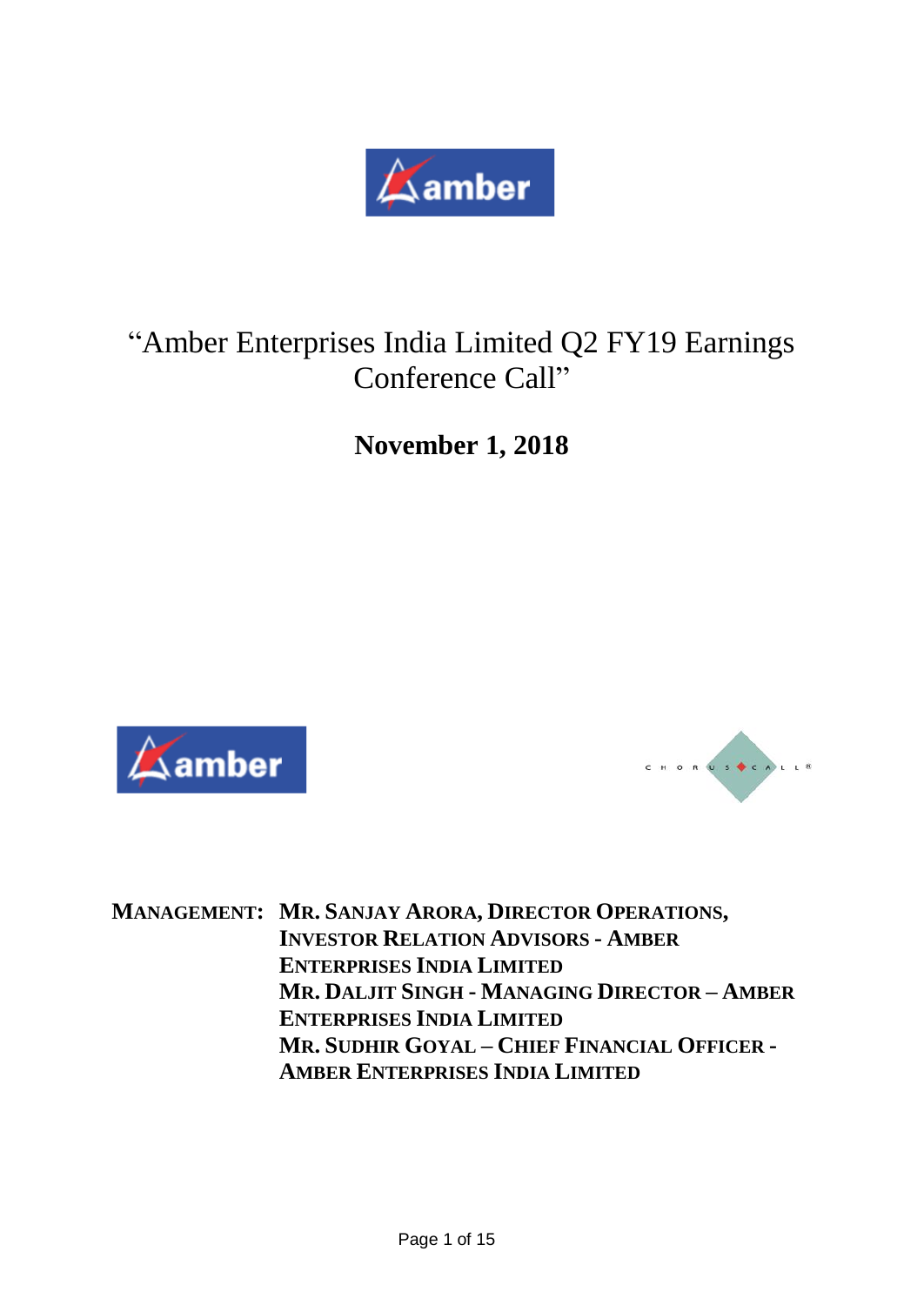

**Moderator:** Ladies and gentlemen good day and welcome to Amber Enterprises India Limited Q2 FY19 Earnings Conference Call. This conference call may contain forward-looking statements about the Company, which are based on the beliefs, opinions and expectations of the Company as on date of this call. These statements are not the guarantees of future performance and involve risks and uncertainties that are difficult to predict. As a reminder, all participant lines will be in the listen-only mode and there will be an opportunity for you to ask questions after the presentation concludes. Should you need assistance during the conference call, please signal an operator by pressing "\*" then "0" on your touchtone telephone. Please note that this conference is being recorded. I now hand the conference over to Mr. Daljit Singh, Managing Director of Amber Enterprises India Limited. Thank you and over to you Mr. Singh.

**Daljit Singh:** Thank you. Good evening everyone and a very warm welcome to our Q2 and H1 FY19 earnings conference call. Today, I am joined by Mr. Sudhir Goyal our Chief Financial Officer, Mr. Sanjay Arora, Director Operations and Strategic Growth Advisors, our investor relation advisors. We have uploaded our updated results presentation on exchanges and I hope everybody had an opportunity to go through the same.

> As an industry update Q1 and Q2 were hit by unseasonal rains which hampered the secondary sales and lead to inventory buildup across the dealers, distributors and brands. Since, we work with a quarter lag effect with brands our sales in Q2 were also muted. However, the channel inventory which was built up due to unseasonal rains is now being liquidated. and the demand is also gaining momentum. Despite the headwinds from industry in H1 FY19 our full year outlook is in terms achieving 2.1 million units for FY19 remains intact with a strong order book and volume visibility for later half of the year. We have observed these seasonal shifts over the years, but the broad-based industry outlook and order book looks robust, which will help us delivering the performance guided.

> In its notification on 27th September, government has increased the custom duty from 10% to 20% on air conditioners, this will add up to Ambers benefit in catering new demands of ACs which were previously being imported. We should expect a shift from imports to domestic procurement across industry due to the cost competitiveness and higher flexibility in model mix. Since Amber is market leader in outsourced ODM and OEM RAC segment with complete range of product offering and 11 manufacturing facilities locating strategically in customer cluster we expect higher demand and are confident in outperforming the industry.

> I will now take you through the operational numbers. We have reported all numbers on standalone basis. The total revenue for Q2 FY19 should add Rs.226 crores as against Rs.265 crores for the corresponding quarter last year. Our revenues for H1 FY19 stood at Rs.828 crores as against 889 crores in H1 FY18. Overall revenue de-grew by ~6.8% on Y-on-Y basis for H1 FY19. Whereas we have seen a growth in revenue of 12% and 19% in our AC components and non-AC components segment respectively. Non-AC components grew from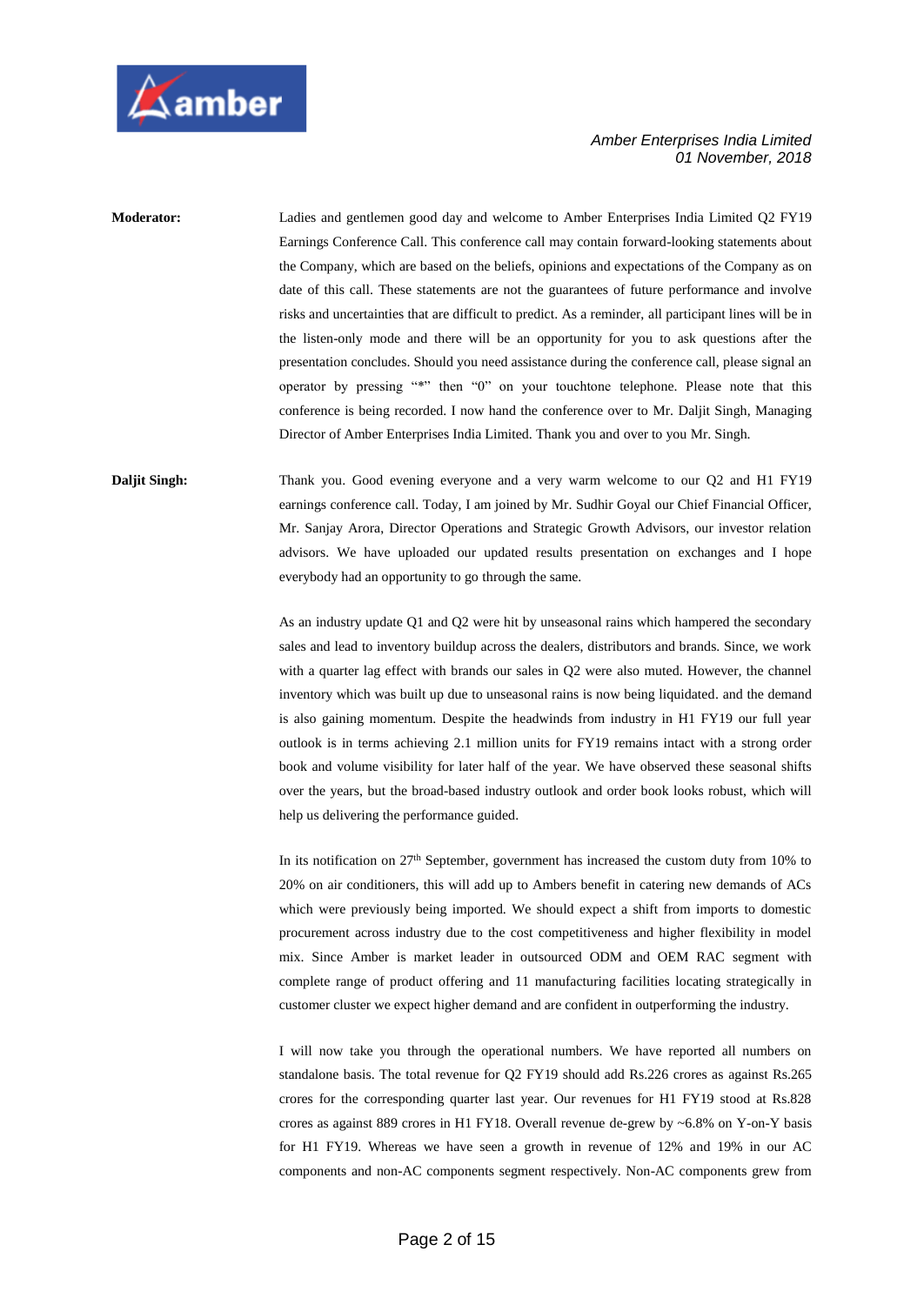

Rs.115 crores in H1 FY18 to Rs.137 crores in H1 FY19. and AC components grew to 76 crores in H1 FY19 as compared to Rs.68 crores in H1 FY18.

In volume terms we have sold  $\sim$ 7.31 lakh unit in H1 FY19 as compared to  $\sim$ 8.69 lakh unit in H1 FY18, down by ~16%. However, our full year outlook remains the same with robust order book in the hand.

Operating EBITDA for H1 FY19 stood at Rs.71 crores as compared to Rs.78 crores for corresponding period last year. EBITDA margins were 8.6% for H1 FY19 as compared to 8.8% for H1 FY18. Since we are witnessing growth in our AC and non-AC components, we are confident of improving margins trajectory going forward. Other income includes Rs.7.43 crores of FOREX loss on which 6.99 crores is realized loss and Rs.0.44 crores is unrealized.

PAT for H1 FY19 stood at Rs.27.1 crores as compared to Rs.27.9 crores for the corresponding H1 FY18. However, debt repayment lead to PAT margin improvement by 13 basis point on Year-on-Year basis to 3.3% in H1 FY19.

On the way forward, we would like to state that

- 1. With the increased custom duty for air conditioners and shift towards domestic manufacturing and procurement by brands will lead to higher demand across products & customers.
- 2. With new customer addition, strengthening of our existing relationship, increased product offering by way of strong R&D and expanding to new geographies. We are confident of outperforming the industry and
- 3. As we see an increase in volume for our products, our investments that we have done in the past we will see better returns, increased capacity utilization will lead to operating leverages. Playing out leading to better profitability,

With this I open the floor for discussion.

**Moderator:** Thank you very much sir. Ladies and gentlemen, we will now begin the question and answer session. Our first question is from the line of Aditya Bhartia from Investec. Please go ahead.

**Aditya Bhartia:** Just wanted to understand how the inventory level situation in the channel is and with the brand owners and could higher inventory imply weak Q3 as in or do you think that situation is now normalizing.

**Daljit Singh:** Yes, so like as you know there was a unseasonal rains in India and due to that there was a lot of inventory in the channel but now with the demand is increasing, this inventory in the channel is getting liquidated, and it is getting normalized day by day and month on month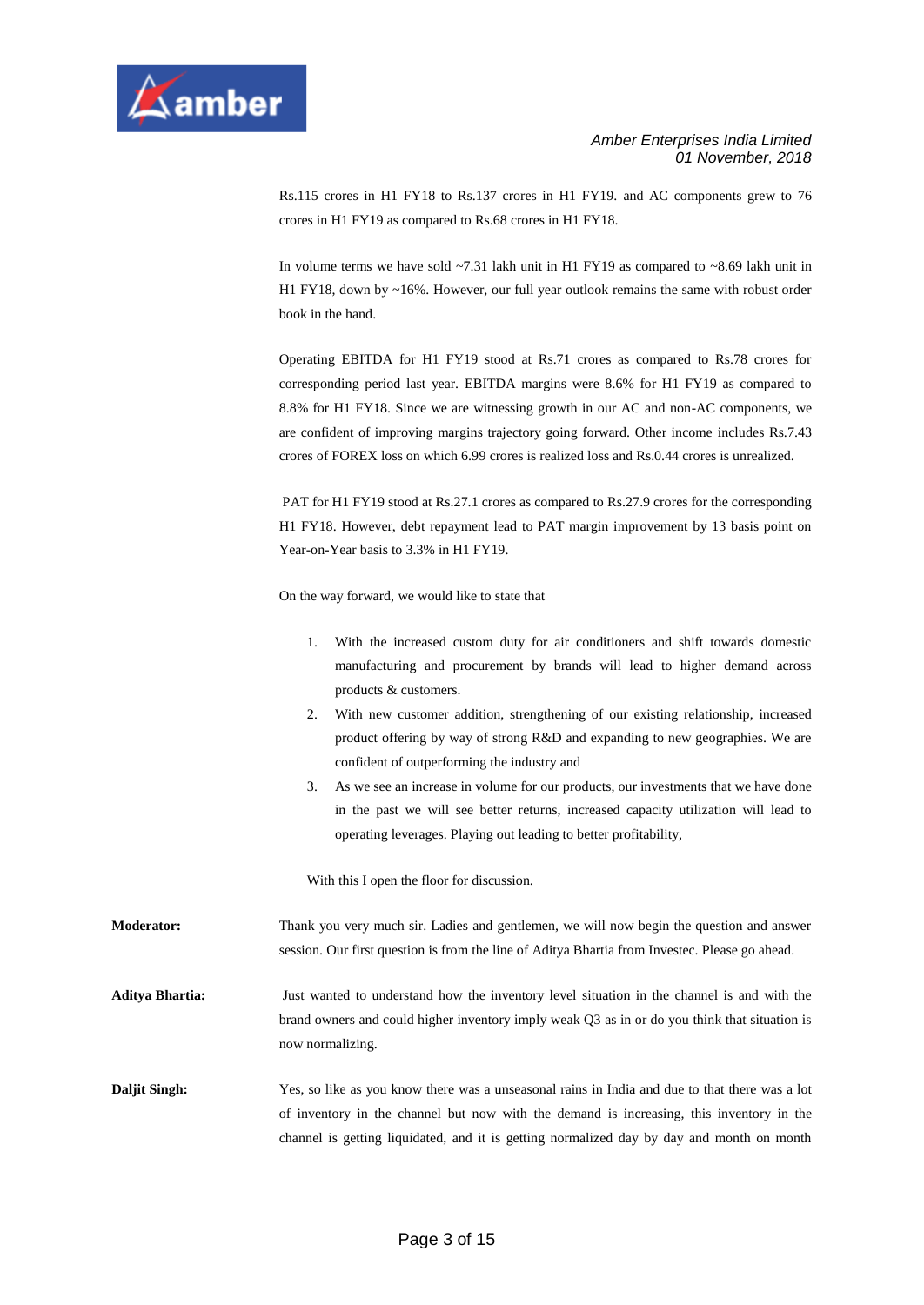

basis. Due to this and healthy order book in hand, we are seeing traction now and it is increasing day by day and we look forward for a good growth in Q3 and Q4 moving forward.

**Aditya Bhartia:** Because Q3 last year I think there would have been increased production on account of the preponement of sales before the energy efficiency norm, and to that extent do you think that we can surpass the numbers that we delivered in Q3 last year.

- **Daljit Singh:** Yes, two things have happened if you see, first is that the channel was completely full of inventory and now the channel is getting liquidated and hence the pipeline is dried in the channel so definitely everybody would like to fill up that pipeline. Second is this custom duty hike, with custom duty hike we are seeing lot of traction of new and new enquires for manufacturing the air conditioners. So, these inquires will transform into business in Q4 because hike happened in September and as we move forward, and it takes little bit time to convert the enquire into a business. So we are hoping that in Q4 we could see lot of these inquires being converted into business.
- **Aditya Bhartia:** And sir given that rupee has been depreciating so sharply has that any impact on margins of our business as well, because from what I understand there must be some delay in passing on the impact of rupee depreciation and increased commodity growth.
- **Daljit Singh:** Yes, there has been but as you know we are able to pass on the depreciation of the rupee to our customers. Though there is a lag, so definitely margins also will have a lag a little bit of there, but yes, we are able to pass on to our customer both the commodity as well as the FX changes. So definitely with the lag we would be able to make it and now new orders are coming so all the new orders are being discussed at the current commodities. So going forward as and when they convert into business definitely that would be on the new commodities and new FX only.
- **Aditya Bhartia:** Right. And sir is it possible to indicate some number and to how big the impact could have been on Q2 numbers.

**Aditya Bhartia:** Because of the rupee depreciation how badly would Q2 numbers have got impacted, do we have quantification to that.

- **Daljit Singh:** So are you talking about in Q2 or Q3?
- **Aditya Bhartia:** In Q2,

**Daljit Singh:** In Q2, the FX loss was almost to the tune of 1.77 crores but again like many of the, from the customer side there are quarterly contracts, so we will be able to pass it with a quarter lag and the new customers which we are bringing on board will be on the new commodity and FX only.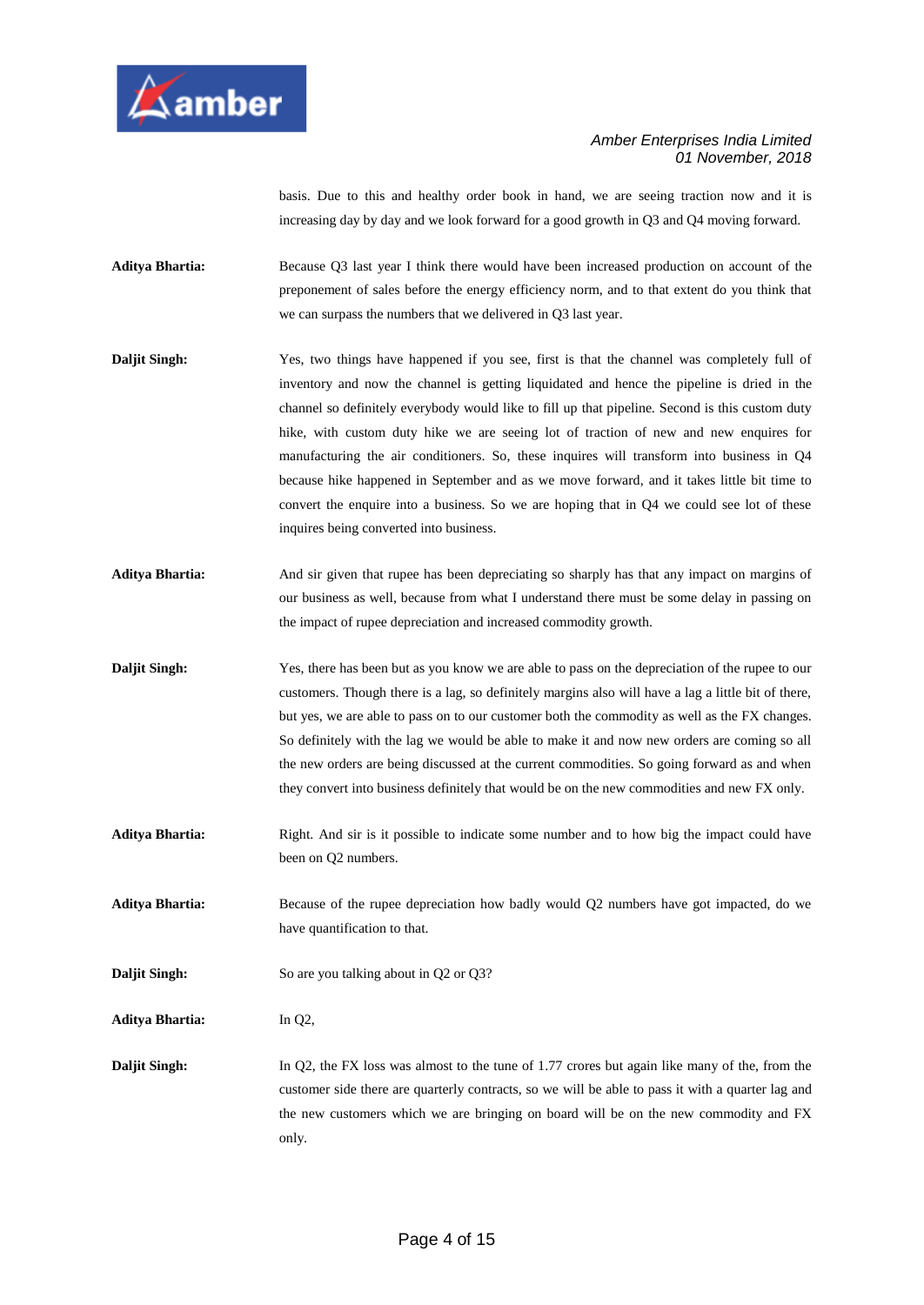

- **Aditya Bhartia:** Okay. And lastly sir what was the CAPEX that we incurred in H1 and what is our expectation for FY19 and do we intent to setup any new facilities in the near term.
- **Daljit Singh:** So the CAPEX incurred in H1 was around 30 crores and we intend to do a CAPEX of around 50 to 55 crores this financial year. However with the hike in this custom duty we are really seeing a lot of inquiries and we will have to map the capacity at various location where the customers are asking, so we continue to evaluate that and that capacities and locations where customers cluster is and where customers requirement is and accordingly we will take a decision of setting up, it is a need to increase the current capacities or current operations or setting up a green field facility.
- **Moderator:** Thank you. Our next question is from the line of Ankur Sharma of Motilal Oswal Securities. Please go ahead.
- **Ankur Sharma:** First question would be on this custom duty hike, if you could just clarify is this doubling of duty to 20% only on the completely build units or is it also on the parts, so if you are importing the IDUs and the ODUs separately would this duty also double there?
- **Daljit Singh:** The custom duty hike is on special chapter 841 from 10 to 20% so depending up on the various customers bringing on in what chapter and what heading the custom duty will be according to that. However, definitely the duties on complete finished goods from 10 to 20% and regarding the parts depending up on the separate heading and depending up on the part which part you are bringing in the custom duty will vary because there are some parts which are imported at 10% and there would be some parts which will be imported at 20% also. So, it varies from the part to part as well as from chapter heading to chapter heading.
- **Ankur Sharma:** So, where I was coming from was what I understand is most manufacturers would be breaking the IDUs separately, and then compressors and then kind of assembling it in India. So, what I am trying to get is, if the duty increases on the CBU the unity as a whole does it really make a big difference in terms of moving it back to India is what I am trying to get that. That is all.
- **Daljit Singh:** If you see currently in India around 30 to 35% is still imported so that is in CBU, however there is an IDU, Indoor units also which are largely imported. So the CBU which is imported definitely has an increase of custom duty, however the part depends upon various heading as well as configurations and what kind of configuration you are bringing that in, what kind of chapter heading you are bringing in. So it varies from heading to heading and customer to customer.
- **Ankur Sharma:** Sure. Sir if you can take this, one last this is that so even Amber would be importing IDU so are we still paying 10% duty or has duty gone up 20% there.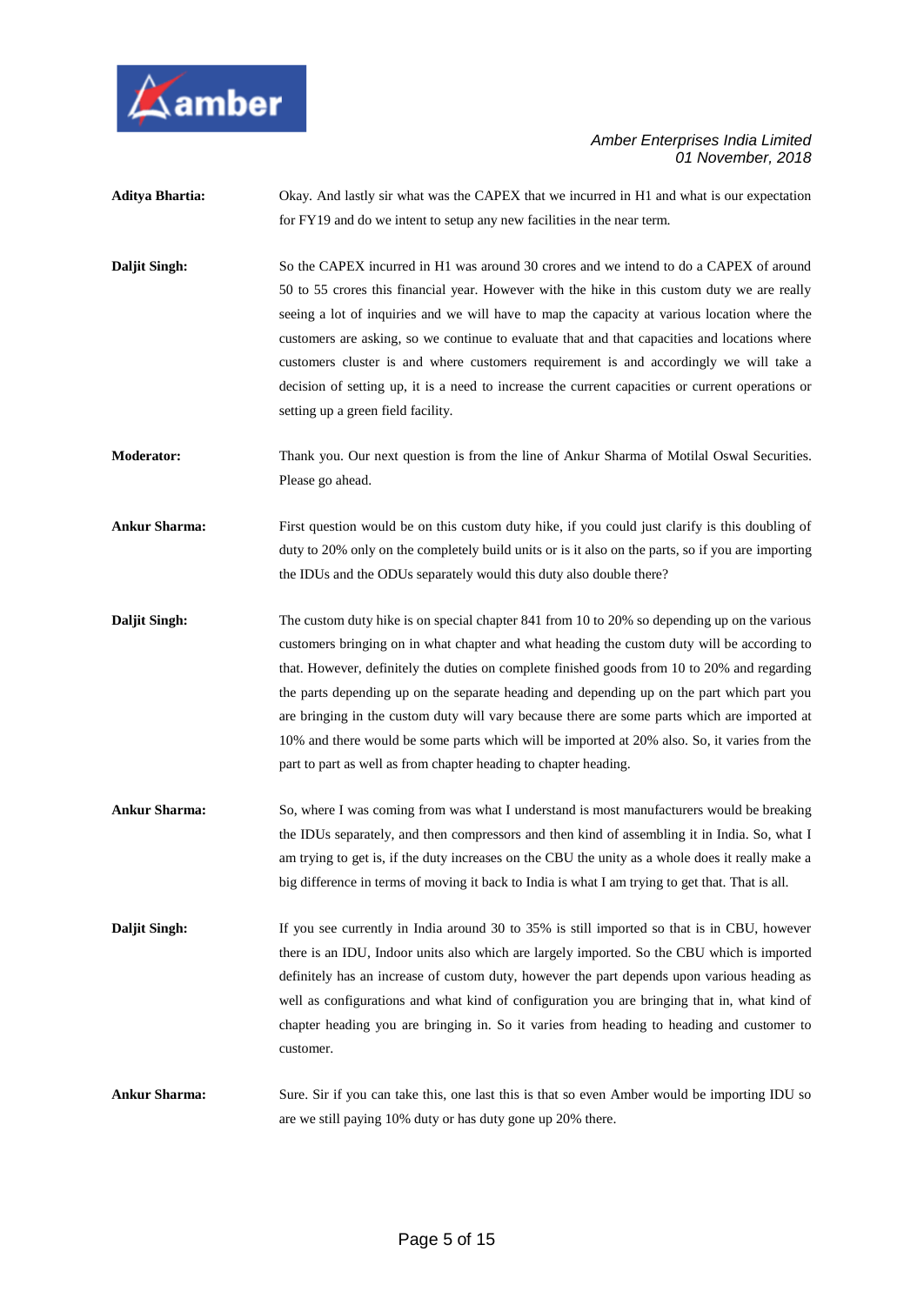

- **Daljit Singh:** Amber does not import IDUs because Amber is a total solution provider in air conditioners. So, if you see we ventured into IDU four years back and in fact we would be one of the largest manufacturers of indoor units in India and providing local solution. And that is why we are total solution provider for as far as air conditioners are concerned.
- **Ankur Sharma:** I get it, so the bigger opportunities this entire 30-35% which is CBUs getting imported earlier moving now to you, is my understanding correct.
- **Daljit Singh:** It is more coming in the indoor units also because more and more as the CBU is moving definitely the complete built out unit has to be it's better to make it local and secondly as the volumes are increasing in the industry definitely people are looking for more and more solutions so whether it is ODU concern or it is IDU also concern. So, more and more traction is coming for local manufacturers specifically with the hiking duty.
- **Ankur Sharma:** That is very helpful sir, and just a follow up on the inventory piece, in terms of the inventory in the channel is it back to where it was maybe last year obviously you have seen very warm weather in the west part of the country this time and there has been inventory liquidation so are we back to where you would be comfortable with the inventory or do you think we still need to see the Diwali, like till Diwali end that time period to go back rather go through before you start seeing more normalized levels of inventory.
- **Daljit Singh:** I cannot comment on the inventory point from my customer side because I do not know how much inventory has been liquidated in the secondary sales but definitely, we are seeing an uptake demand from our customers so that definitely clearly shows that the inventory is liquidated, and more and more inventory gets liquidated we get the increase in orders also. But yes as you rightly said that the western part is seeing a kind of a second summers we call it so lot of sales is happening over there and hence inventories are getting normalized whether it is to the effect of earlier levels it is very difficult for me to say because that is probably the brands to answer for the secondary sales side. But yes, it is getting normalized day by day.

**Moderator:** Thank you. Our next question is from the line Bhoomika Nair from IDFC. Please go ahead.

**Bhoomika Nair:** Sir, if I look at it in the first half we seen a very sharp decline in volumes while we understand that there is some channel inventory and the unfavorable rains have impacted demand and channel inventory but the decline seems far sharper than what we understand from talking to some of the brands wherein it seems to be flattish or marginal decline in volumes. So if you can just elaborate a little bit on that and when we are looking at a 10% growth for the full year at 2.1 versus 1.9 that implies at the second half where we actually grow at a very fast pace of 33%. So, given that last year third quarter there was some inventory built up on the pre-buying this seems to be a fairly sharp jump in volumes so how are you seeing in terms of October already gone by in terms of volumes and the confidence level for achieving these numbers.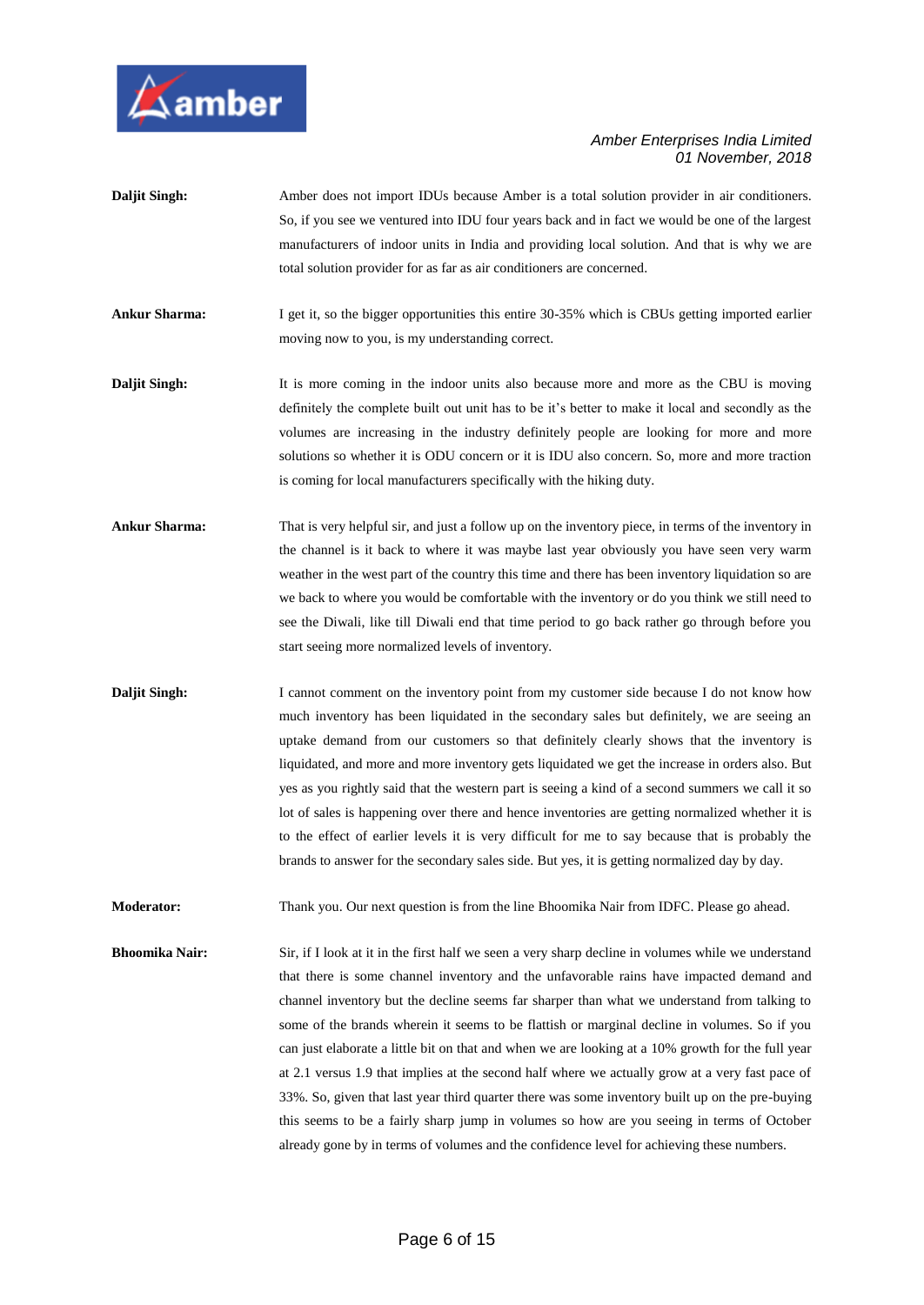

| <b>Daljit Singh:</b>  | Bhoomika good evening. And in fact, if you see the way customers do place our orders with us<br>there is always a quarter lag with us, the time to market from manufacturing to secondary sales<br>is almost a quarter. So, definitely if you see the markets and the brands are looking at uptick in<br>the sales and hence that clearly shows and that is the reason why the orders are looking better<br>and better with us also. Moving forward our year around numbers which we talk about is 2.1<br>million that stays intact, so we are confident of achieving it because we have brought few<br>customers on board and so customer addition, product portfolio as well as this hike in duty is<br>helping also in terms of more and more inquiries coming, we are confident of converting those<br>inquiries into business as we are rightly placed Company with the complete product portfolio<br>with us. So, the year around growth, the year around numbers remains intact, however this is a<br>small dip due to the unseasonal rains and now with the inventories getting liquidated at the<br>customers end this will the lag of quarter should show in our books also and in our sales also. |
|-----------------------|--------------------------------------------------------------------------------------------------------------------------------------------------------------------------------------------------------------------------------------------------------------------------------------------------------------------------------------------------------------------------------------------------------------------------------------------------------------------------------------------------------------------------------------------------------------------------------------------------------------------------------------------------------------------------------------------------------------------------------------------------------------------------------------------------------------------------------------------------------------------------------------------------------------------------------------------------------------------------------------------------------------------------------------------------------------------------------------------------------------------------------------------------------------------------------------------------------------|
| <b>Bhoomika Nair:</b> | Sir would you have seen some improvement in traction in the month of October if you can just<br>give some qualitative feel in terms of the growth levels, etc. that can help us getting the same<br>confidence.                                                                                                                                                                                                                                                                                                                                                                                                                                                                                                                                                                                                                                                                                                                                                                                                                                                                                                                                                                                              |
| Daljit Singh:         | Yes, definitely we are seeing an improvement in October and November is also very strong<br>and December is also very strong. So as, I told you we also brought few customers on board,<br>those customers on board and sales from them would be starting from November, December<br>onwards and all the customers, many of the customers who are manufacturing locally as well<br>as importing those are also looking at local manufacturing now. And we do have the<br>relationship with them, we are already manufactures to them, we are already solution providers<br>to them. So the increase in kitty is also playing roll over there. So, yes the October is good,<br>November is back, December looks very robust and December onwards January, February,<br>and March also looks very good and robust.                                                                                                                                                                                                                                                                                                                                                                                             |
| <b>Bhoomika Nair:</b> | Some book keeping questions, if I can get the volume breakup for the current quarter and for<br>last year in terms of ODU, IDU windows and if I could get the revenues of PICL, ILJIN and<br>Ever as not to get just get some sense on how consolidated is moving.                                                                                                                                                                                                                                                                                                                                                                                                                                                                                                                                                                                                                                                                                                                                                                                                                                                                                                                                           |
| Daljit Singh:         | So on volume terms we have done 7,31,000 units for H1FY19 in terms of complete air<br>conditioner units and in terms of ILJIN and PICL if you talk about ILJIN it has been a good<br>strategy for Amber so far and as part of our continues effort to grow inorganic and ILJIN is the<br>right fit. We are seeing lot of enquires over there and we have been successfully able to crack<br>customers over there and those customers are also on board now starting December. Because<br>as you know the PCB is a very reliable component, so it takes little time for customers to come<br>on board. So we have already got go ahead from the customers and the sales from them should                                                                                                                                                                                                                                                                                                                                                                                                                                                                                                                      |

be starting from December onwards. So overall over if you talk about ILJIN it did a sale of around Rs. 167 crores in H1 and coming to your question of PICL, PICL has seen a muted growth on H1 due to again it is majorly air conditioner play and unseasonal rain has affected PICL also. While now since industry is getting back to normal so we are seeing a traction of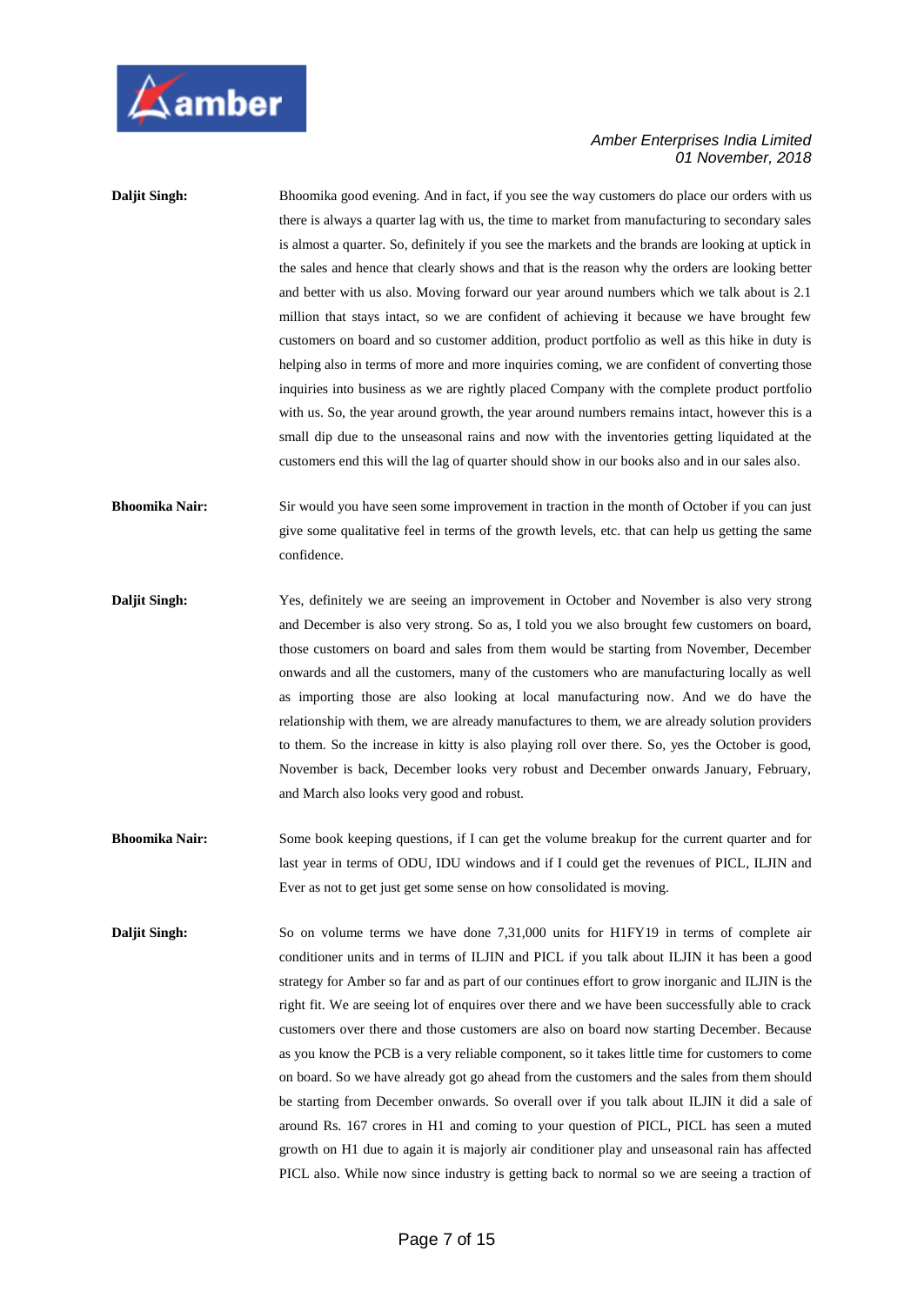

sales getting better and better over there so the total revenue of PICL has been Rs. 50 crores in H1 and we are aiming at a decent growth moving forward.

- **Bhoomika Nair:** Okay. And lastly Ever I under we are not consolidated because we just acquired it but never the less the first half revenue number.
- **Daljit Singh:** Yes, so Ever also did a sale of 134 crores in H1.
- **Moderator:** Thank you. Our next question is from the line of Abhineet Anand from SBICAP Securities. Please go ahead.

**Abhineet Anand:** First, I just want to know how ILJIN the process of client approval, etc. is going on and are we on track to have our FY 19 and FY20 targets in terms of revenue that we have indicated.

- **Daljit Singh:** Yes, ILJIN is seeing a lot of traction from customers and it has been good play so far and specifically, if you see the inverterization happening and now with hike in duties and localization will happen more and more over here. So, more and more local solutions would be required. In terms of customer addition, we have been successfully able to onboard two customers of Amber into ILJIN and definitely these customers though right now we are in terms of reliability, clearances and pilot lot production but mass production will start from December onwards. And yes looking forward ILJIN was lacking the R&D and design capabilities earlier but now with Amber coming on board we have made those capabilities and we are able to give more and more better and better solutions to our customers and hence we are looking forward for more and more traction in next coming years also because we will be able to give good and complete solutions to our customers. Specifically, on the other side other than air conditioners also, other than air conditioners we are also evaluating with the various outside air conditioners PCB manufacturing solutions also. So yes, various customers are coming on board, so we are on track to our figures of FY19-20 and FY20-21.
- **Abhineet Anand:** Okay. And one of the participants I think asked about PICL, ILJIN sales if you can also help what has been the EBITDA or PAT anything would be comfortable.

**Daljit Singh:** So, the operating EBITDA was around 4.5% in ILJIN and in Ever on the sales of 135 crores operating EBITDA was of 3.2%.

**Moderator:** Thank you. Our next question is from the line of Sanjeev Zarbade from Kotak Securities. Please go ahead.

**Sanjeev Zarbade:** Sir my question was regarding the balance sheet where we have seen that there has been some significant swing in terms of cash flow where in our cash have declined as compared to the March 18 figure and the borrowings has also gone up so apart from the CAPEX what else like has led to this significant swing in the balance sheet.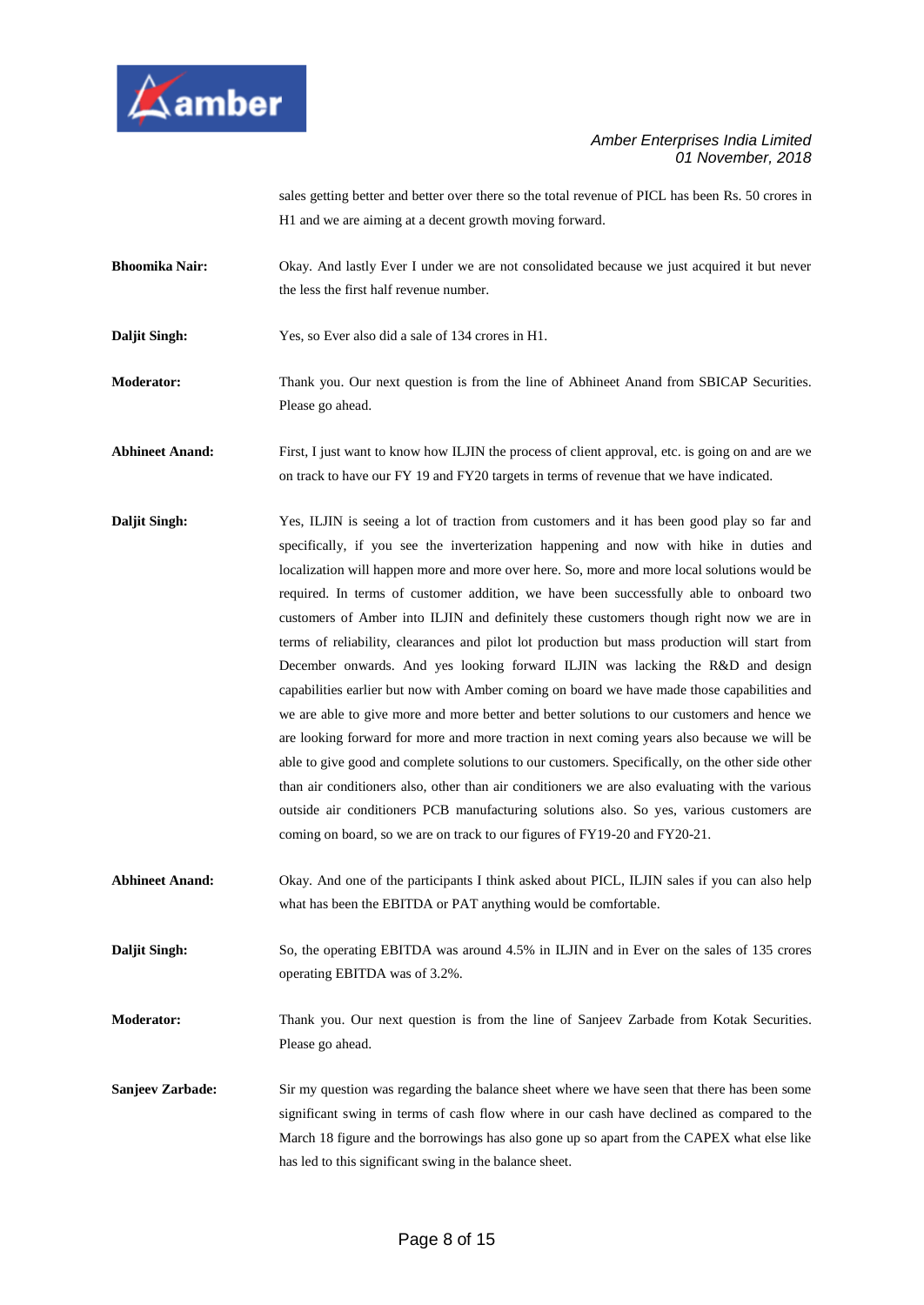

| <b>Sudhir Goyal</b>     | In respect of cash in the month of March we have a cash in hand in respect of the IPO money<br>which is being paid to for the IPO expenses against which we have not received the bills or<br>invoices from the respective agencies or consultants. So, that money was kept in the IPO<br>account and the other cash was in the peak season, as we have a positive cycle in terms of the<br>trade terms with debtors and creditors. So, in the peak season we always have a positive cash<br>and the off-peak seasons since our creditors and LCs are getting paid so we start utilizing our<br>limits. |
|-------------------------|---------------------------------------------------------------------------------------------------------------------------------------------------------------------------------------------------------------------------------------------------------------------------------------------------------------------------------------------------------------------------------------------------------------------------------------------------------------------------------------------------------------------------------------------------------------------------------------------------------|
| <b>Sanjeev Zarbade:</b> | So by the end of the year what kind of debt position we will be having??                                                                                                                                                                                                                                                                                                                                                                                                                                                                                                                                |
| <b>Sudhir Goyal</b>     | Yes, hopefully the way we are having the order books in hand and we are seeing the growth in<br>coming two quarters, we will be very hopeful that we will be having a positive cash in the year<br>end.                                                                                                                                                                                                                                                                                                                                                                                                 |
| <b>Moderator:</b>       | Thank you. Our next question is from the line of Rahul Ranade of Goldman Sachs. Please go<br>ahead.                                                                                                                                                                                                                                                                                                                                                                                                                                                                                                     |
| <b>Rahul Ranade:</b>    | Just wanted to clarify one thing, so will we be consolidating ILJIN Ever and PICL as 100%<br>subsidiary in our annual accounts for FY19.                                                                                                                                                                                                                                                                                                                                                                                                                                                                |
| <b>Sudhir Goyal</b>     | See PICL 100% subsidiary, ILJIN is 70% at present and it will remain 70% by year end as<br>well. And Ever at present we are having 19% as far as shareholding is concerned but we have<br>taken a board control on Ever with effect from 1 <sup>st</sup> October. And quite sure that we will be<br>acquiring balance 51% maybe by December end, maximum by January. So, by year end in<br>Ever we also be holding 70%.                                                                                                                                                                                 |
| <b>Rahul Ranade:</b>    | So, then the remaining will appear as a minority interest in annual accounts consolidated, okay.                                                                                                                                                                                                                                                                                                                                                                                                                                                                                                        |
| <b>Sudhir Goyal</b>     | No, if you see the last year's numbers as well when we acquired 70% ILJIN, , we have an<br>option to acquire balance 30% post 2.5-3 years. So, auditors are taking a view that since you<br>are having option so they are consolidating 100%.                                                                                                                                                                                                                                                                                                                                                           |
| <b>Rahul Ranade:</b>    | Okay. And then whatever share of profit it gets parked in liabilities is it then?                                                                                                                                                                                                                                                                                                                                                                                                                                                                                                                       |
| <b>Sudhir Goyal</b>     | Then there is a corresponding liability which we have created against the future payment for<br>acquiring balance 30%.                                                                                                                                                                                                                                                                                                                                                                                                                                                                                  |
| <b>Moderator:</b>       | Thank you. Our next question is from the line of Ravi Swaminathan of Spark Capital. Please<br>go ahead.                                                                                                                                                                                                                                                                                                                                                                                                                                                                                                 |
| Ravi Swaminathan:       | Sir just wanted to clarify one thing, so in the industry the completely imported kits are what<br>percentage of the overall volume sir?                                                                                                                                                                                                                                                                                                                                                                                                                                                                 |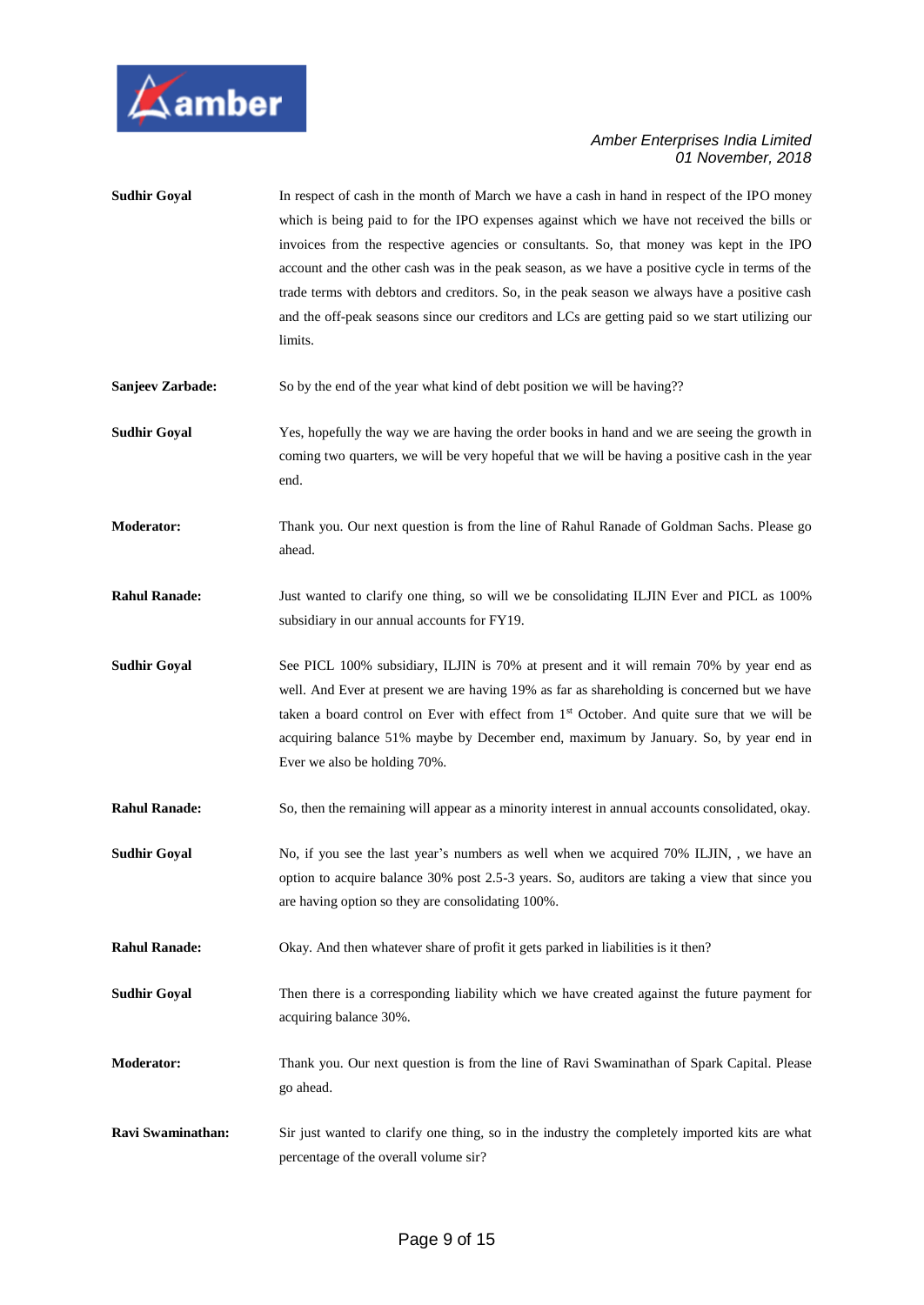

| Daljit Singh:        | So, overall volume of industry if you see the import percentage is somewhere around 30-35%<br>which is still imported as of today. You are talking about the CBU right?                                                                                                                                                                                                                                                                                                                                        |
|----------------------|----------------------------------------------------------------------------------------------------------------------------------------------------------------------------------------------------------------------------------------------------------------------------------------------------------------------------------------------------------------------------------------------------------------------------------------------------------------------------------------------------------------|
| Ravi Swaminathan:    | Yes.                                                                                                                                                                                                                                                                                                                                                                                                                                                                                                           |
| Daljit Singh:        | So, as a completely build out unit around 30%-35% is still imported however with the hike in<br>duty more and more people are looking for the local solutions over here. However, if you look<br>at this the industry is developed into window IDU and split ACs, so window ACs is largely<br>domestic and IDU is most of it is imported, however there are local manufacturers over here<br>local brands while the CBU is around 30% to 35%.                                                                  |
| Ravi Swaminathan:    | And what would be the rough cost difference now, post the import duty hike between China or<br>Thailand kind of manufacturing.                                                                                                                                                                                                                                                                                                                                                                                 |
| <b>Daljit Singh:</b> | Earlier we were in comparative with China and with this hike definitely this duty will be<br>advantageous for domestic manufacturing. However, pricing from China depends upon various<br>things like strategy in China, FX factors, RMB depreciation and many other factors too. Also,<br>for us it is very difficult to tell what would be the cost delta but yes one thing is for sure that<br>custom duty hike is definitely helpful for companies like Amber who are pure domestically.                   |
| Ravi Swaminathan:    | Okay, sir. And sir in terms of compressor also there was hike in duty but that was to a lesser<br>extent, are you seeing an increased trend of sourcing compressors from Highly and other<br>domestic manufacturer.                                                                                                                                                                                                                                                                                            |
| Daljit Singh:        | So, if you see there was a 2.5% increase in customer duty hike so on a sale price of around<br>Rs.4,500 it is 2.5% is miniscule so definitely and also it is more about solution available in<br>domestic industry. So, yes Highly is also one of the most competitive manufacturers over here<br>but other than that, there are other players who give solutions from China itself and they are<br>also giving right pricing over there. So, definitely it is a mix on both Highly and the other<br>customer. |
| Ravi Swaminathan:    | Okay. And one bookkeeping question sir, The PICL's EBITDA margin also if you can share<br>for the first half and PAT numbers for these three subsidiary entities.                                                                                                                                                                                                                                                                                                                                              |
| Daljit Singh:        | So, PICL if you see EBITDA sales of 50 crores in H1 with an EBITDA of almost around 6.5%<br>and like of course as PICL also has seen a muted growth in H1 due to the unseasonal rains and<br>industry not doing good but moving forward definitely industry is gaining traction and order<br>book is coming back to normal in PICL.                                                                                                                                                                            |
| Ravi Swaminathan:    | And sir if you could share the PAT numbers also it will be really helpful ILJIN and PICL Ever.                                                                                                                                                                                                                                                                                                                                                                                                                 |
| Daljit Singh:        | So, the PAT number in ILJIN is around 1.3%. And Ever is also at the same around 1.3%.                                                                                                                                                                                                                                                                                                                                                                                                                          |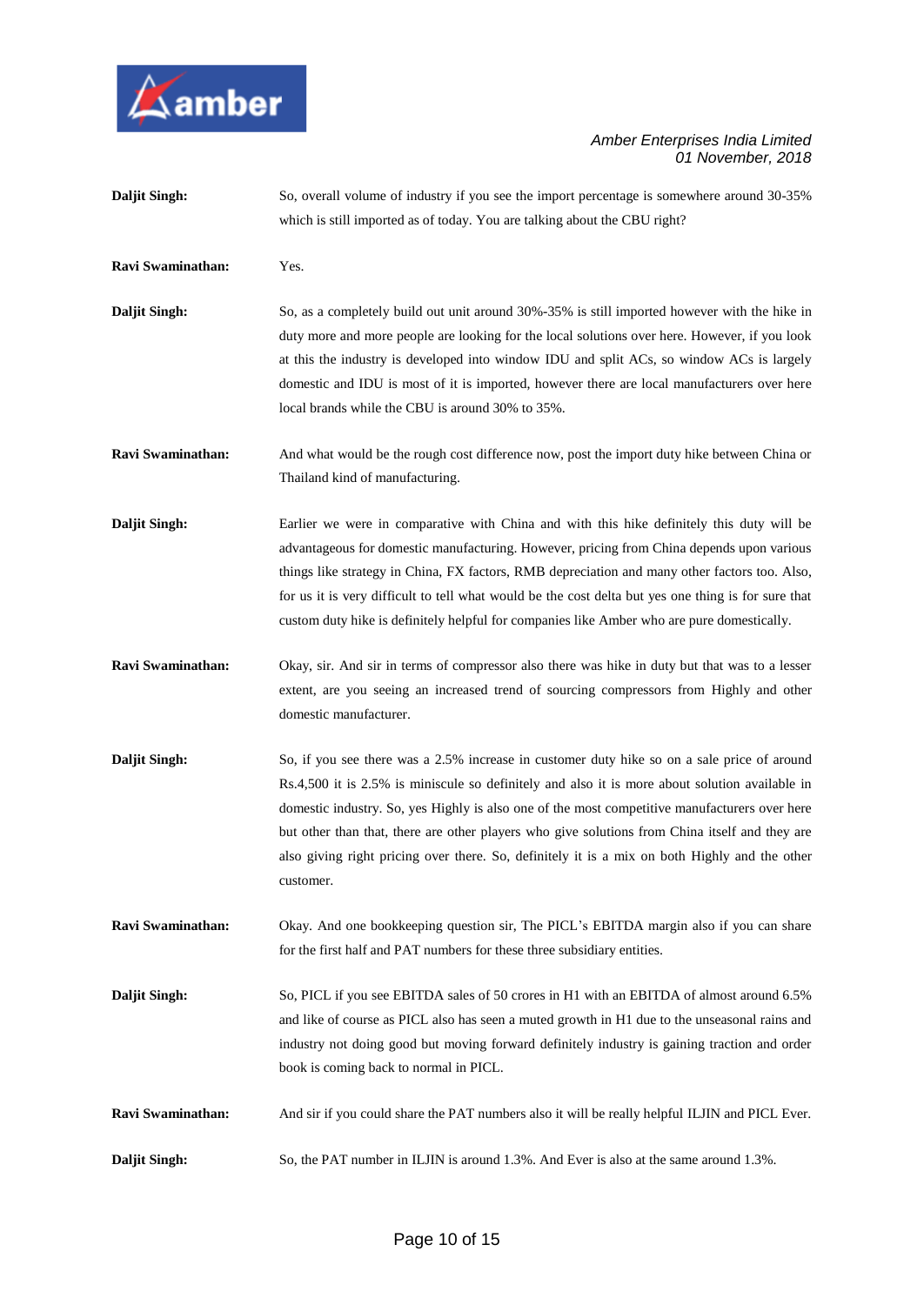

| Ravi Swaminathan:  | And PICL would be slightly higher?                                                                                                                                                                                                                                                                                                                                                                                                                                                                                                                                                                                                                                                                             |
|--------------------|----------------------------------------------------------------------------------------------------------------------------------------------------------------------------------------------------------------------------------------------------------------------------------------------------------------------------------------------------------------------------------------------------------------------------------------------------------------------------------------------------------------------------------------------------------------------------------------------------------------------------------------------------------------------------------------------------------------|
| Daljit Singh:      | PICL is not higher, it is almost around at 1% right now because of again as I told you that due<br>to unseasonal rains the sales in PICL have been hit and also, export in the PICL is not doing<br>good because of the Middle East crises. So, definitely the fixed expenses do not get, a<br>decreased as in tandem to the decrease in the sales. So, it is around 1% over there.                                                                                                                                                                                                                                                                                                                            |
| <b>Moderator:</b>  | Thank you. Our next question is from the line of Kunal Seth of B&K Securities. Please go<br>ahead.                                                                                                                                                                                                                                                                                                                                                                                                                                                                                                                                                                                                             |
| <b>Kunal Seth:</b> | Sir, if you can speak little bit about while we have been adding new customers how has been<br>our initiative of increasing the wallet share within the current customer going on and how has<br>been the success there?                                                                                                                                                                                                                                                                                                                                                                                                                                                                                       |
| Daljit Singh:      | So, as you know Amber is a solution provider in various segments so definitely if you see we<br>have increased our revenue in non-AC and AC components. This is the result of increasing the<br>wallet share in current customers only. So, we have been able to give more and more solutions<br>in the components phase to our current customers. Separately, on the air conditioner side is<br>also the same, that specifically we have seen the increase in the order book from our current<br>customers and there were some customers who used to manufacture ODU and IDUs but now<br>we are seeing that we are able to give them solutions of indoor units also with total solution<br>with us available. |
| <b>Kunal Seth:</b> | Sir essentially the growth in non-AC business is also from largely contributed by current<br>customers is what you are saying?                                                                                                                                                                                                                                                                                                                                                                                                                                                                                                                                                                                 |
| Daljit Singh:      | Yes, largely it is like we were able to add different components of non-AC components such as<br>refrigerator and washing machine molding components with our current customers. So, it is<br>result of that and AC component is also similar.                                                                                                                                                                                                                                                                                                                                                                                                                                                                 |
| <b>Kunal Seth:</b> | Okay. And sir my second question so as they mentioned after import duty hike on AC<br>components lot of customers are talking to you about various solutions. So, what is the scope<br>of discussion there, are they talking about moving specific components which they were<br>importing to you guys or they are looking for complete solution in terms of fully built unit.                                                                                                                                                                                                                                                                                                                                 |
| Daljit Singh:      | Amber is a total solution provider and we provide solution in various segment from air<br>conditioners, from CBU to window AC to ODU to IDU and also on the component side we are<br>into sheet metal, heat exchangers, injection molding and into PCBs, motors,. So, if you see the<br>hike in duty has been on the air conditioner side so definitely more and more enquires are<br>coming for completely built out unit. But yes, there were some customers where we were<br>already making ODUs and IDU were being imported. So, those customers are asking for now<br>complete local solution over here. So, for that if you see the addition would be only IDU over                                      |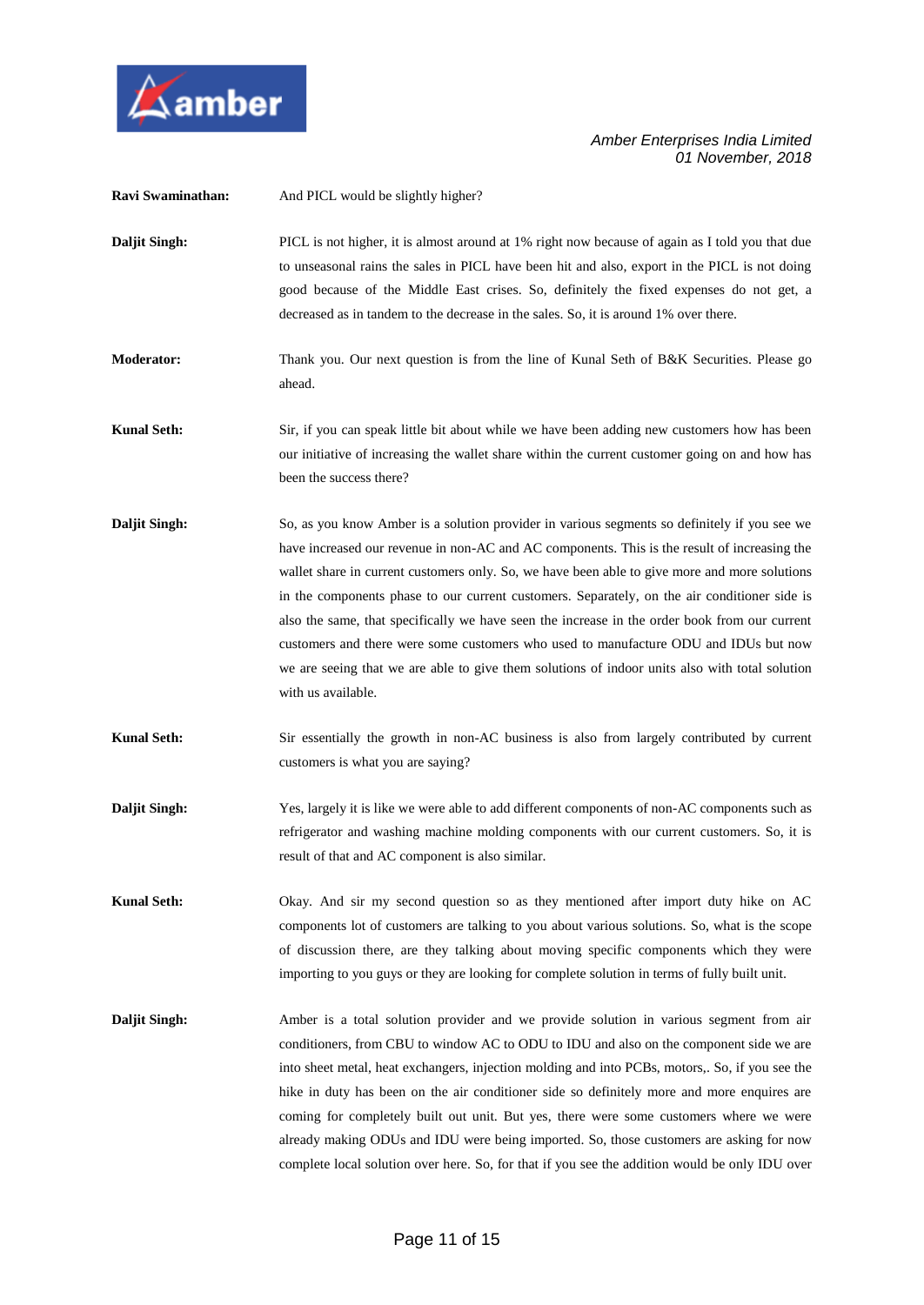

there. However, new customers which we are bringing on board there we are talking about completely built out unit only. Because now we are complete solution provider. We have all the indoor unit range from 1 to 1.5 ton to 2 ton and there maybe invertor or fixed speed units. So, we are able to give that total solution to our customers over here.

**Moderator:** Thank you. Our next question is from the line of Abhineet Anand of SBICAP Securities. Please go ahead.

**Abhineet Anand:** This 16% fall in volumes which part of the business which is basically IDU, ODU windows have been impacted most, if you can share the numbers it would be very good?

**Daljit Singh:** I don't have the mixed details of the IDU, ODU and WAC at present, but largely it is based upon the ODU numbers because if you see the large wallet share of ours is from the ODU and ODU kit and IDU basically. And specifically, if you see in industry also there are lot of inventory which is stuck is of indoor unit and outdoor units and which is being now liquidated. So, it is largely based upon IDU and ODU kit.

Abhineet Anand: And one last thing sir, just more from the sector perspective. Have you seen any of the Chinese or somebody who are thinking in terms of putting a plant in India similar to ours or being an OEM?

**Daljit Singh:** Well Chinese player are here since long time, Midea which is the largest OEM/ODM in the world is here, Haier is here which is also into OEM and ODM activity. So, they are already present over here, two of the largest one. I am not aware of anyone else as of today but definitely two of OEM and ODM players in the world are already present in their own brands in India since long time.

Abhineet Anand: So, they are building their own brands or are they supplying to some of our large customers as well?

**Daljit Singh:** No, if you see they are entailed into their own brands only in India because again it is lot of conflict of interest with the current customers also but in India they are seeing India as a complete brand opportunity currently.

**Moderator:** Thank you. Our next question is from the line of Abhijit Sinha from Pi Square Investments. Please go ahead.

**Abhijit Sinha:** I just wanted to understand that we have currently 55% market share and 19% market share in our OEMs and the overall industry right. So, just wanted to understand if that like a consolidated place or could we increase that and till what levels?

**Daljit Singh:** Currently if you see the total outsourcing in India, we have 19% share of business of the total outsourcing in India. Now with this hike in duty as well as more and more customers volume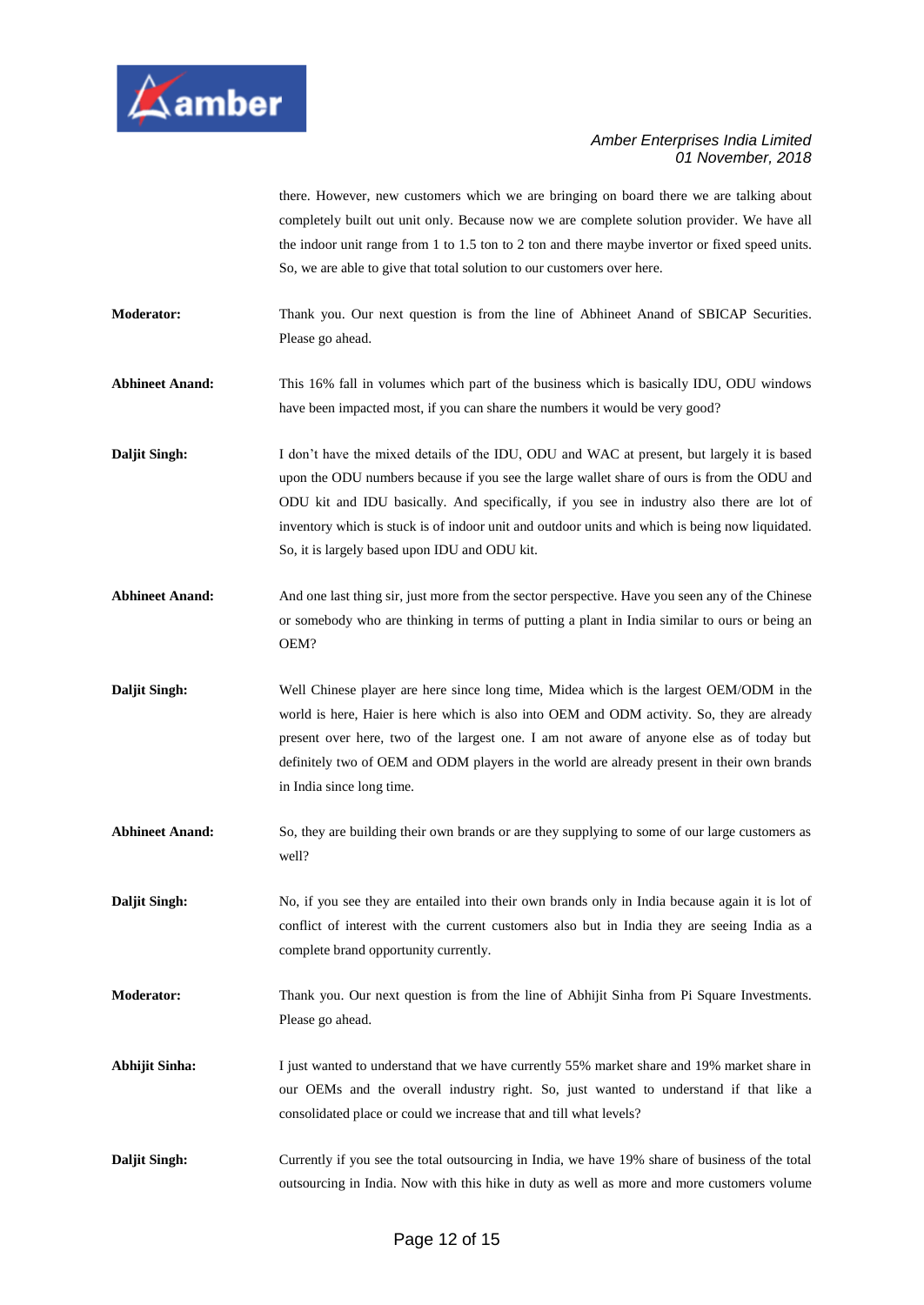

increasing and more and more customers want to have local manufacturing then we are rightly placed solution provider in India currently. So, definitely we will be able to give more and more solutions to our customers. So, definitely going forward we should be able to increase our wallet share as well as more market share of this OEM, ODM activity.

**Abhijit Sinha:** Sir once the total market increase itself like obviously there will be other companies also getting in the demand side?

- **Daljit Singh:** Yes, so if the market increases that creates the opportunity for us also because if market increases say at double-digit growth and hence that creates a more opportunity for us also because as we are total solution provider and we are able to give this entire solution to our customers, more and more customers would be looking for a local solution like I told you earlier like CBU was being imported with hike in duty more and more people would be looking for a local solution over here. So, definitely that creates a great opportunity for us also to give the solution to our customers.
- **Abhijit Sinha:** Perfect sir. And more thing is that obviously you are mentioning that the import duty was not just for the air conditioner and do other parts as well like small parts and the window AC and all that segment so do you see expanding our portfolio even more, like in the types of products that we do.
- **Daljit Singh:** I did not get your question.

Abhijit Sinha: Apart the room ACs sir would we begin OEM for other.

**Daljit Singh:** Currently we are pure focused on air-conditioners as if you see air-conditioners in the entire segment of home appliance is the least penetrated product right. And in the world also if you see, AC is the one product which goes into each and every house and if it goes into one house it does not stay at one, the number grows into two, into three as per as the rooms are there right. And second, AC is one product which goes into the shops, into the hotels, into schools so the penetration level of air conditioners is the one product where penetration level goes beyond 100% also for air conditioners. As Amber if you see we are into industry which is at 4% penetration level growing at 10 to 12% so if we focus over here and we give the complete solutions and make our products more and more stronger and more and more robust products, timely solutions with our customers there is a lot of opportunity in this. However, if you see we are also into AC and non-AC components so over there we would definitely look forward for increasing the wallet share and increase new and new customers into both non-AC and AC components. So, we are into various segments like sheet metal, injectionmolding, into heat exchangers, and into electronic. So, we can give various solutions to our customers who are not related to ACs. Like currently like acquisition of ILJIN if you see, we are giving PCBs for refrigerator, we are giving for washing machine, TV, for water purifier and microwave oven.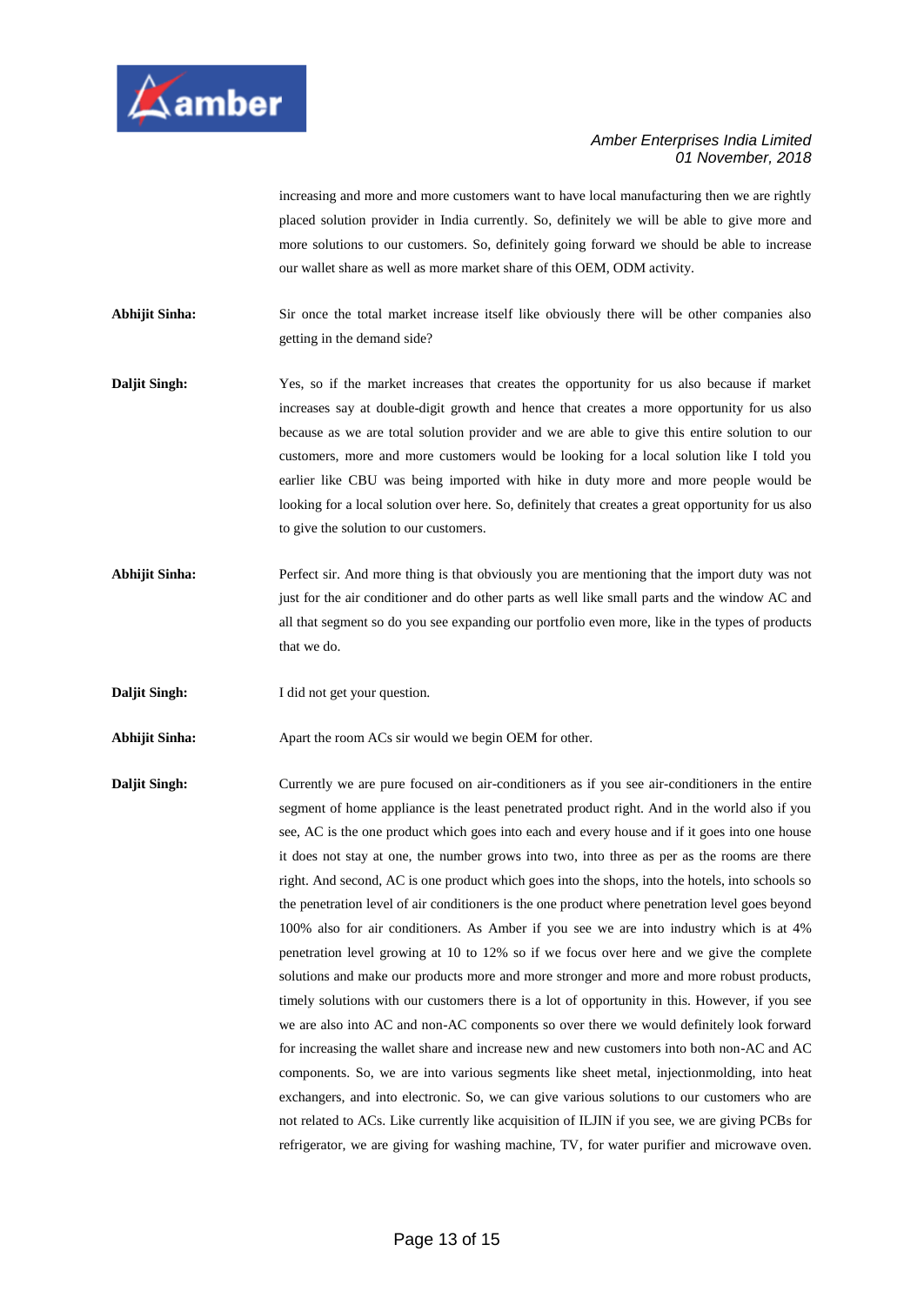

So, we would definitely like to grow that segment and would like to grow more and more different kind of components in that verticals to our customers.

**Moderator:** Thank you. The next question is from of Abhishek Puri of Deutsche Bank. Please go ahead.

**Abhishek Puri:** Just couple of questions on strategy part. First, what would be your capacity in the ODU and IDU and how much is the unitization rate at this point of time. I am just trying to ascertain how much of the incremental growth can you capture?

- **Daljit Singh:** Again, the capacity currently we are operating at around 67% to 70% on a seasonal basis capacity. So, our capacity is also defined based upon various products like ODU, IDU and window AC these are interchangeable. So, if I have a capacity of assembly line where I can manufacture a window AC I will be able to manufacture ODU and IDU also. So, it is interchangeable and currently we are operating at around 67% to 70% of our capacity on the seasonal basis.
- **Abhishek Puri:** Sir in terms of lakhs of unit that you can produce in a season or in the full year what will be that capacity sir.
- **Daljit Singh:** I will have to do that math and come back to you but if you see, currently we are aiming for 2.1 million units at this capacity 67 to 70% on seasonal basis capacities.
- Abhishek Puri: Okay, that is helpful. And secondly have you done any cost analysis as to how much more competitive you would have become after this 10% increase in import duty.
- **Daljit Singh:** Again, I will tell you, we were always on the parity with China and as the imports which was being carried out into India but again locally if you see we are one of the competitive with the backward integration available with us. We are most backward integrated player in air conditioners is concerned, but the pricing from imports do vary on various factors. So, it can vary as on the local strategy over there on FX factors, on RMB depreciation and many other factors. So, locally if you see we are one of the most competitive players in industry because of our backward integration and because of various configuration and various solutions and strong R&D presence in this industry. However, if you talk about parity or the delta with the imports, it is very difficult to say because it depends and varies depending upon various factors macros and micro sectors in their own country in China or import country where it is coming from.
- **Abhishek Puri:** Okay. So, let me ask this question in some other way. So, we have seen that some of the AC players that have a high import content in their raw material prices, their margins are much better than that of the guys who have much lesser import content locally, this is from an AC company's point of view who are selling ACs in the market. For them to take a decision to